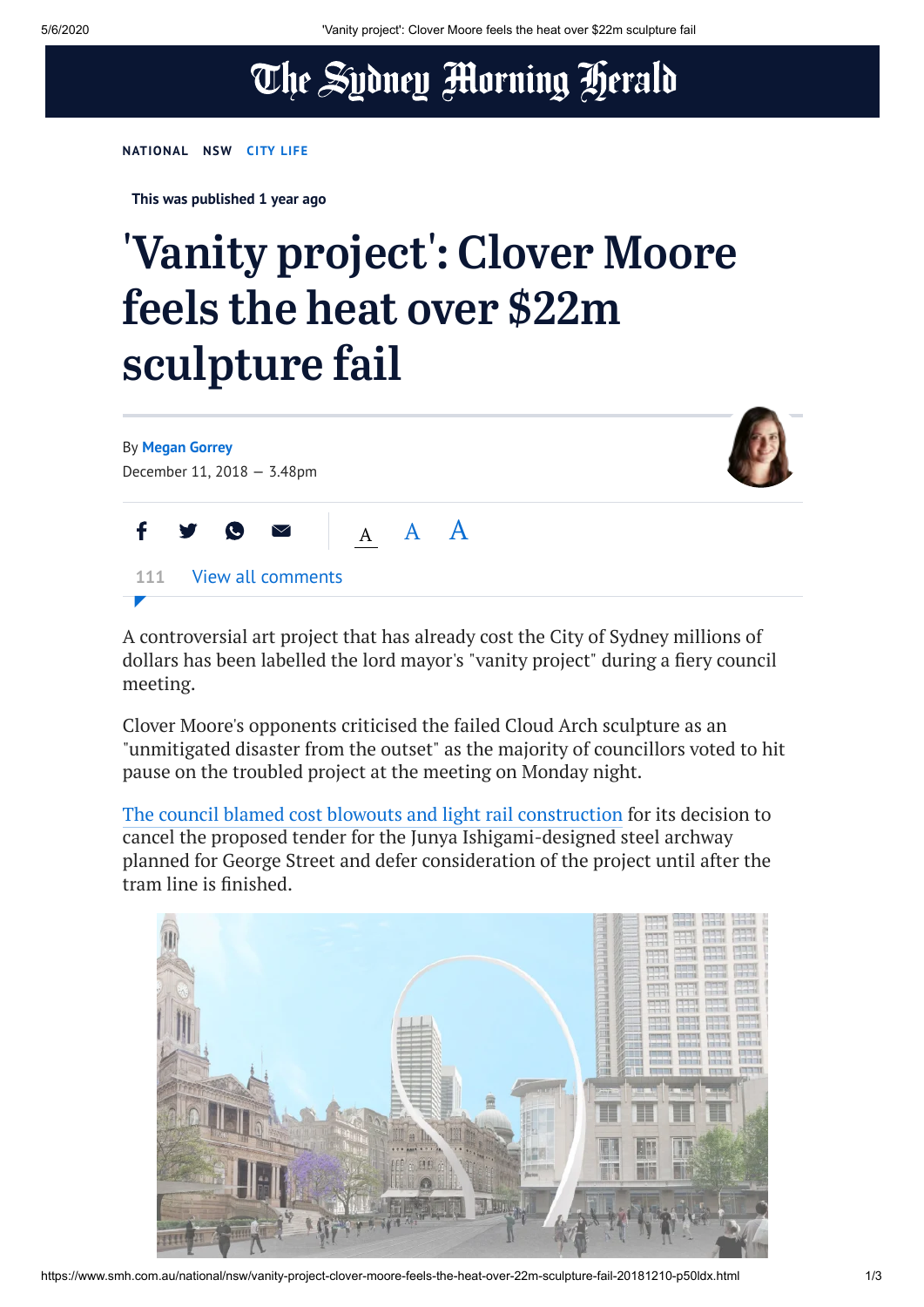An artist's impression of the Cloud Arch art sculpture. CITY OF SYDNEY

It [emerged](https://www.smh.com.au/national/nsw/sydney-s-22m-cloud-arch-sculpture-another-victim-of-light-rail-delays-20181206-p50kpu.html) last week that the price for building the arch, which at one stage was to have cost about \$3.5 million, had blown out to \$22 million. That was on top of the \$2.25 million the council has spent on the artwork over the past three years.

Council papers said the cost had increased again following a more recent estimate of \$11.3 million because of design changes necessitated by the light rail construction, delays to work caused by the tram project and other associated costs caused by those delays.

Cr Moore said it was "a sad but sensible decision" to delay work on the \$22 million sculpture. "There has been a lack of cooperation and in fact we have been hampered in every way with this exciting project," she said.

But Councillor Kerryn Phelps, who sensationally quit Cr Moore's group of [independents](https://www.smh.com.au/national/nsw/clover-moore-hits-out-at-deputy-kerryn-phelps-after-shock-resignation-20170627-gwz3dh.html) in 2017, said she was angry that councillors had not been "fully informed" about "ongoing problems that have dogged the project since 2015".

"I have been voicing my concerns for over a year and I have been rebuffed by those on the other side over and over again as being 'anti-public art' or concocting concerns about financial management," she said.

"I find it hard to believe that, had all councillors been fully informed about the nature of this project from the beginning, that so much time and taxpayer money would have been spent on its development."

Liberal councillor Christine Forster said those problems were foreseeable and the project should have been abandoned after the first cost blowout in 2017.



Cloud Arch sculpture 2014 vs 2017.

"The reality is that this project has been an unmitigated disaster from the outset," Cr Forster said.

"We should be ruling out right now ever proceeding with this ridiculous vanity project."

https://www.smh.com.au/national/nsw/vanity-project-clover-moore-feels-the-heat-over-22m-sculpture-fail-20181210-p50ldx.html 2/3 But the councillors' criticism was rejected by members of Cr Moore's team.